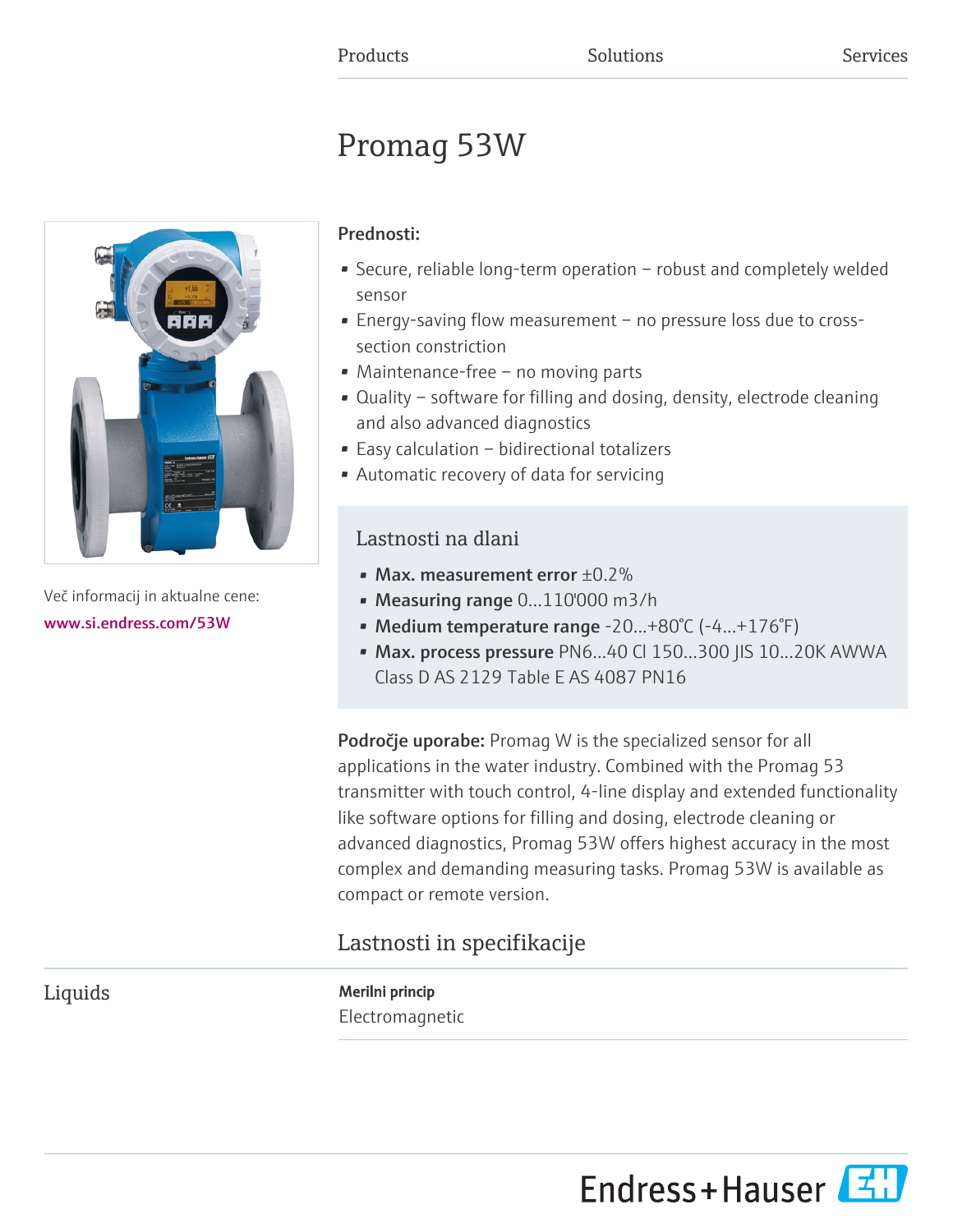# Liquids Product headline

The sensor with IP68 (Type 6P encl.) combined with a transmitter with flexible system integration .

The specialist in the water and wastewater industry for the most demanding applications.

# Sensor features

Secure, reliable long - term operation - robust and completely welded sensor. Energy - saving flow measurement – no pressure loss due to cross section constriction. Maintenance  $-$  free  $-$  no moving parts. International drinking water approvals. Degree of protection IP68 (Type 6P enclosure).

# Transmitter features

Quality – software for filling & dosing, density, electrode cleaning and also advanced diagnostics. Easy calculation – bidirectional totalizers. Automatic recovery of data for servicing.

4-line backlit display with touch control. Device as compact or remote version. HART, PROFIBUS PA/DP, Modbus RS485, FF, EtherNet/IP.

# Nominal diameter range

DN 25...2000 1"...78"

### Max. measurement error

±0.2%

### Measuring range

0...110'000 m3/h

### Max. process pressure

PN6...40 Cl 150...300 JIS 10...20K AWWA Class D AS 2129 Table E AS 4087 PN16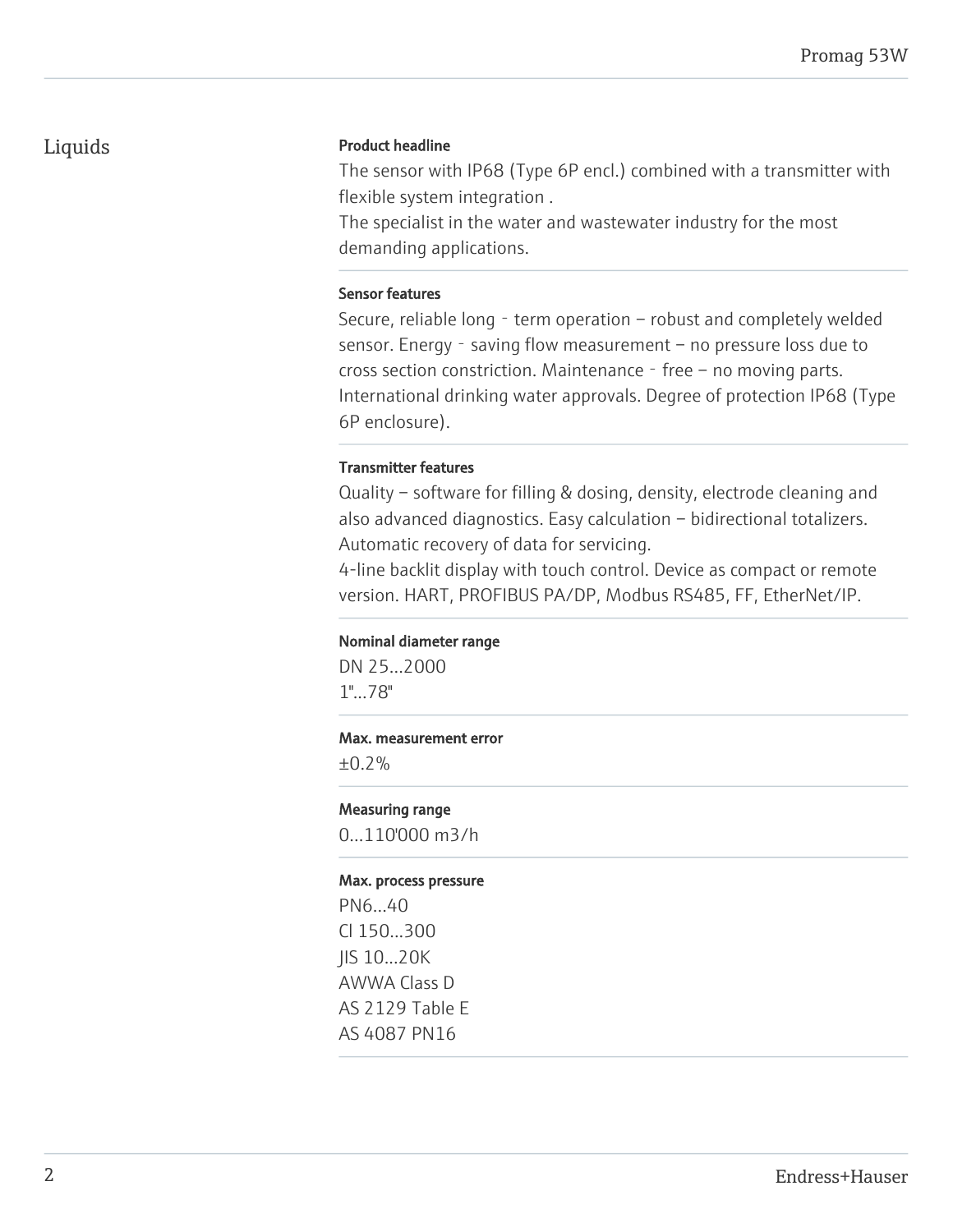# Liquids

# Medium temperature range

-20...+80°C (-4...+176°F)

# Ambient temperature range

-20...+60°C -40...+60°C (optional)

# Degree of protection

IP 67 (NEMA 4x) IP 68 (Nema 6P)

# Display/Operation

Four line display with backlit Touch control

# **Outputs**

4...20 mA Pulse/Frequency (active/passive) Relays Status

### Inputs

Status Current input

#### Digital communication

HART PROFIBUS PA Profibus DP FOUNDATION Fieldbus

# Hazardous area approvals

ATEX, FM, CSA

# Product safety

CE, C-tick, EAC marking